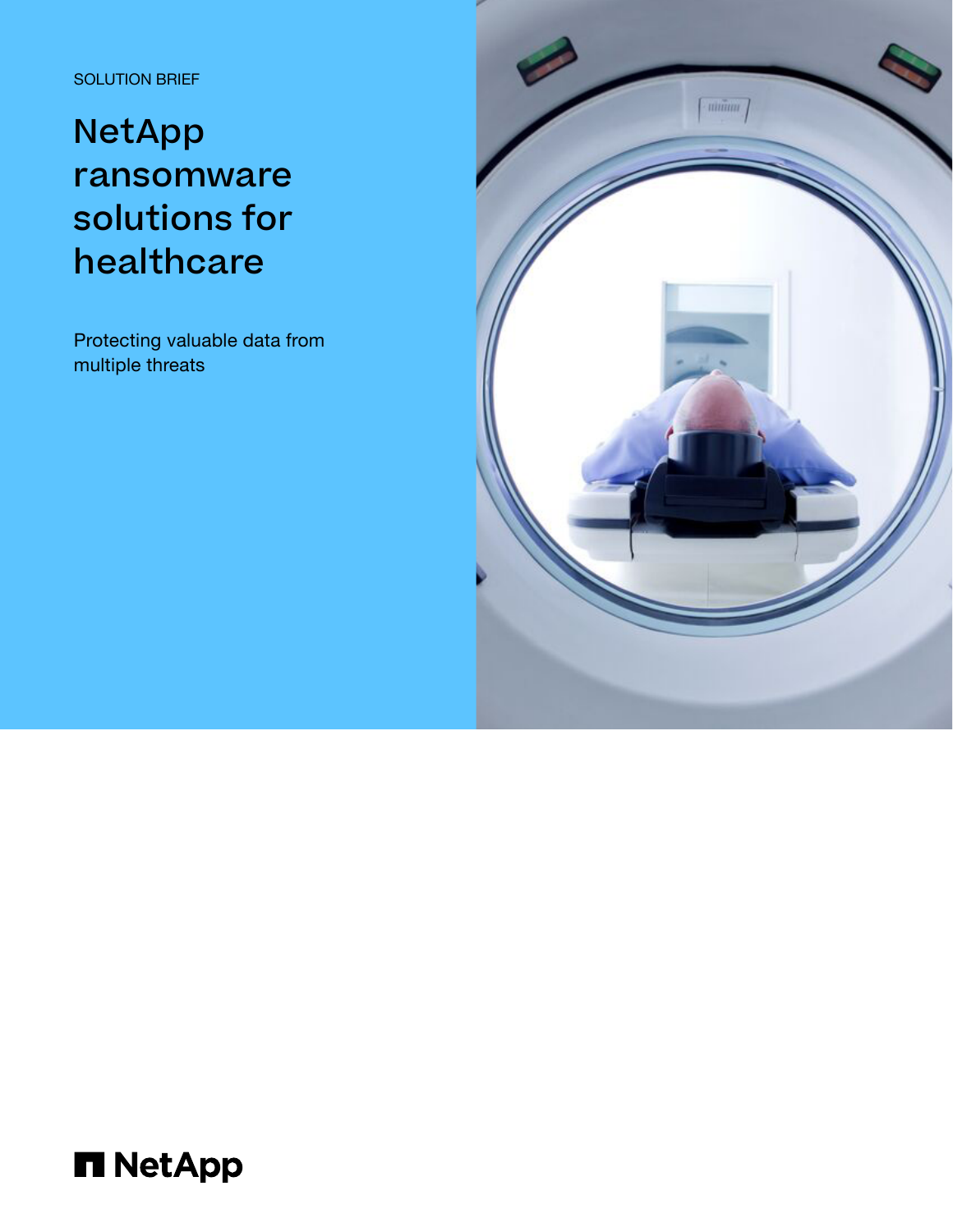## **The challenge**

As healthcare providers, you are charged with keeping people well and healing them when they are sick. Technological advances such as digital imaging, precision medicine, and the electronic health record (EHR) empower you to better treat your patients for what ails them now and to prevent future ill health. With these advances in technology has come an incredible increase in data collected. Managing and protecting data can be difficult in the best of times, even for companies where technology is their focus. For most healthcare companies, technology efforts are afterthoughts, not integrated with each other. That disjointedness leads to vulnerabilities. There is a rise in the number of bad actors looking to capitalize on the wealth of personal and private information in the EHR and throughout a hospital system. The need for security and protection is pressing.

### **Persistent and growing threat**

Ransomware attacks are on the rise in healthcare, especially in the Americas. Why? Because it's lucrative: Health records fetch about US\$1,000 each on the black market and ransom demands are typically higher than \$1 million. Because it's easy: Ransomware kits can be bought for \$200, and the kits simplify the hack tremendously. Healthcare organizations are notorious for being behind the curve when it comes to security. There has been a marked increase in ransomware and other hacking attacks since the onset of COVID-19 — and that's in addition to the already projected fivefold increase of attacks over the next 5 years. This threat is not going away or decreasing. With downtime costing a hospital system more than  $$8,000$  a minute  $-$  even if a ransom isn't demanded — the impact on the organization can be huge. The average return to normal takes more than a week.

## **The NetApp solutions**

NetApp brings you innovative and specific security solutions. From assessment to prevention to remediation, capabilities that we provide can ward off villains and return you to operations if they do get through. NetApp Data Protection and Security Assessment (formerly Ransomware Risk Assessment) provides valuable insight immediately and helps you to improve your ransomware and data protection strategy. NetApp detection and prevention solutions include warning and security mechanisms to help

### **Key benefits**

- Protection of your valuable healthcare data
- NetApp<sup>®</sup> solutions enable you to avoid costly, time-consuming, and resource-intensive restoration processes.
- Assessment of your data protection
- Mitigate security risk by aligning SLAs with your data protection policies. Proactively identify strengths and weaknesses of your data protection strategy.
- Quick detection and effective prevention
- You can rapidly identify suspicious behaviors at the file level. Gain precious time back with deeper insights that allow you to act fast and decisively.
- Immediate remediation and restoration

NetApp technologies allow immediate and confident remediation and restoration of infected systems. NetApp gives time back to your healthcare organization, where lives are at stake.

you prevent as many threats as possible. With NetApp remediation and restoration solutions, if your data and systems go offline, they get back online with minimal interruption to service. NetApp Data Protection and Security Assessment The NetApp Data Protection and Security Assessment service identifies potential gaps in current data protection and security policies and defines and documents security risks. The service also creates actionable plans to remediate exposure and provides valuable insights that help you be ready for a threat, recover from an attack, and maintain compliance to avoid future risks.

## **Detection and prevention**

NetApp FPolicy<sup>™</sup> software provides granular file-level monitoring and control to secure your information from malicious actors. FPolicy allows you to approve and deny users natively or externally and integrates with many third-part SIEM vendors. NetApp Cloud Insights and NetApp Active IQ® proactively provide you information about file changes and resource consumption to quickly alert you to potential risks and breaches. NetApp SnapLock® compliance software and write once, read many (WORM)